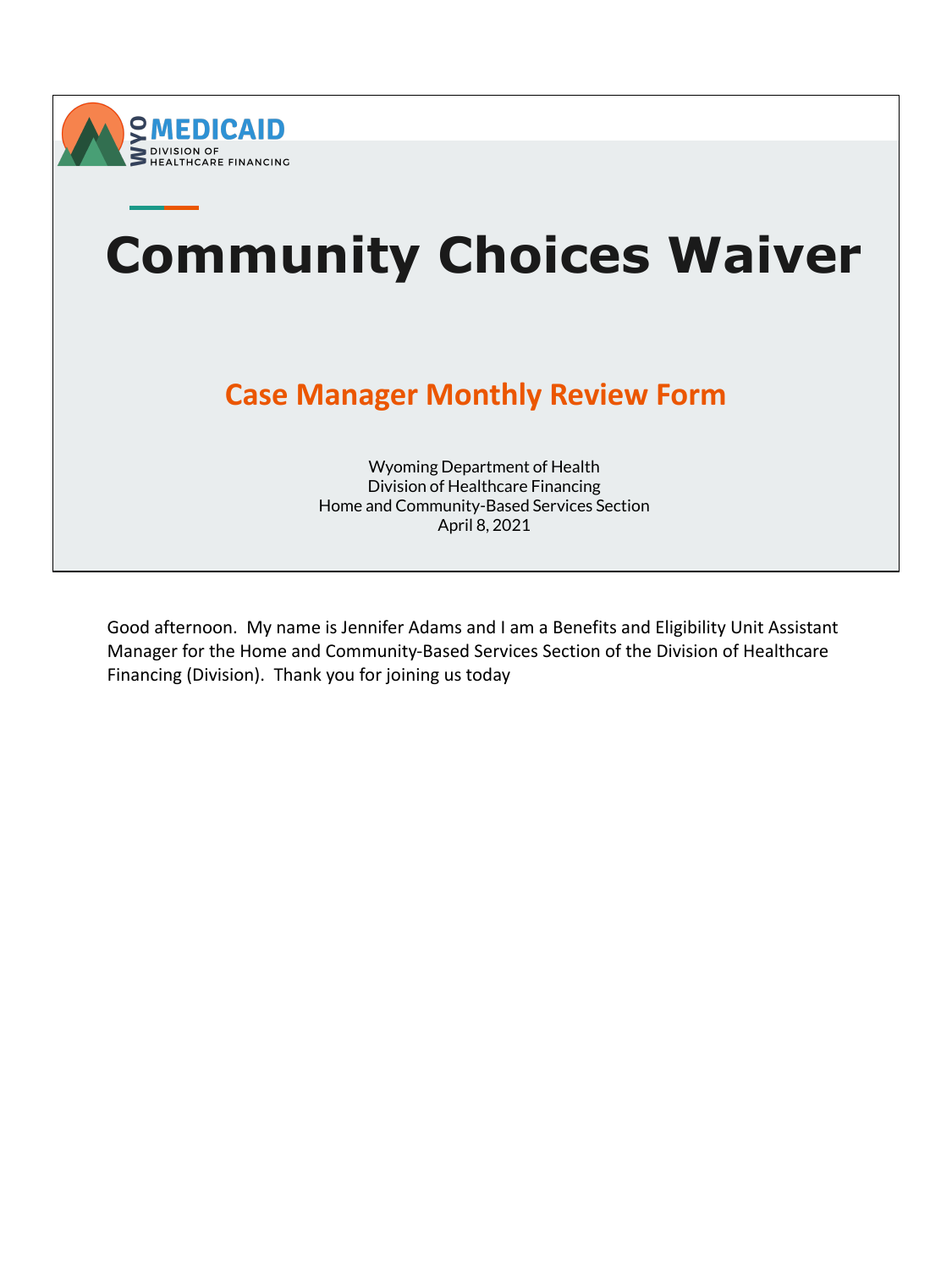

To review the implementation of the new Case Manager Monthly Review Form, and explain the updates that have been made to the Notes screen in EMWS.

The purpose of today's training is to review the implementation of the new Case Manager Monthly Review Form, which case managers will complete in the Electronic Medicaid Waiver System (EMWS) beginning May 1st, and explain the updates that have been made to the *Notes* screen in EMWS.

2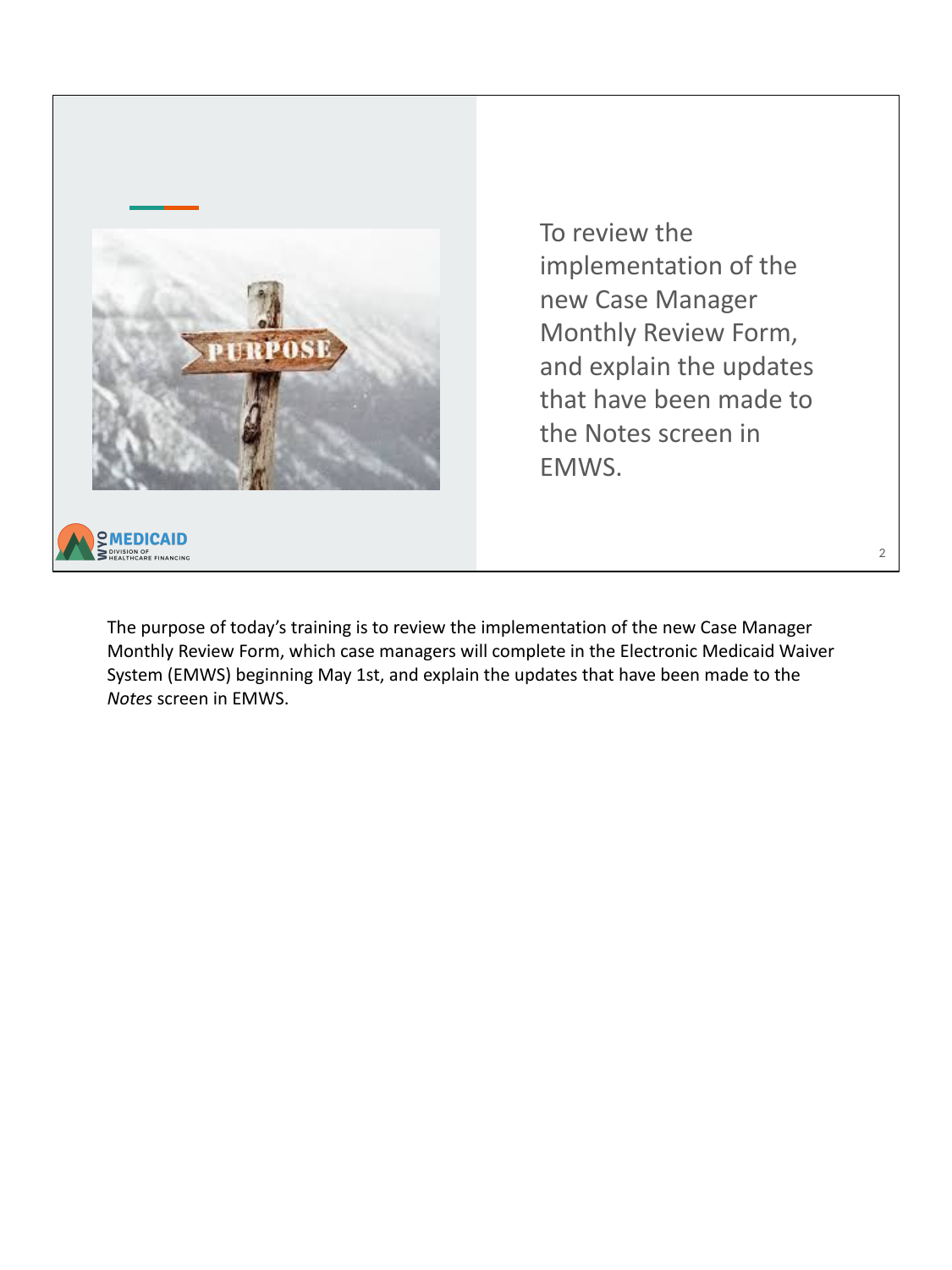| <b>Training Agenda</b>                                                                                 |  |
|--------------------------------------------------------------------------------------------------------|--|
| $\rightarrow$ Outline the purpose and importance of the CCW<br><b>Case Manager Monthly Review Form</b> |  |
| $\rightarrow$ Explain case manager expectations when<br>completing the form                            |  |
| $\rightarrow$ Discuss the components of the form                                                       |  |
| $\rightarrow$ Review recent updates to the Notes screen of<br><b>EMWS</b>                              |  |
|                                                                                                        |  |

By the end of this training, the following topics will have been introduced and explained.

- First, we will outline the purpose of the CCW Case Manager Monthly Review Form, and why the information within the form is so important.
- We will explain the Division's expectations of case managers when they complete the form.
- We will discuss the specific components of the form, and provide information on what should be included in each section.
- Finally, we will review the recent updates that have been made to the *Notes* screen of EMWS.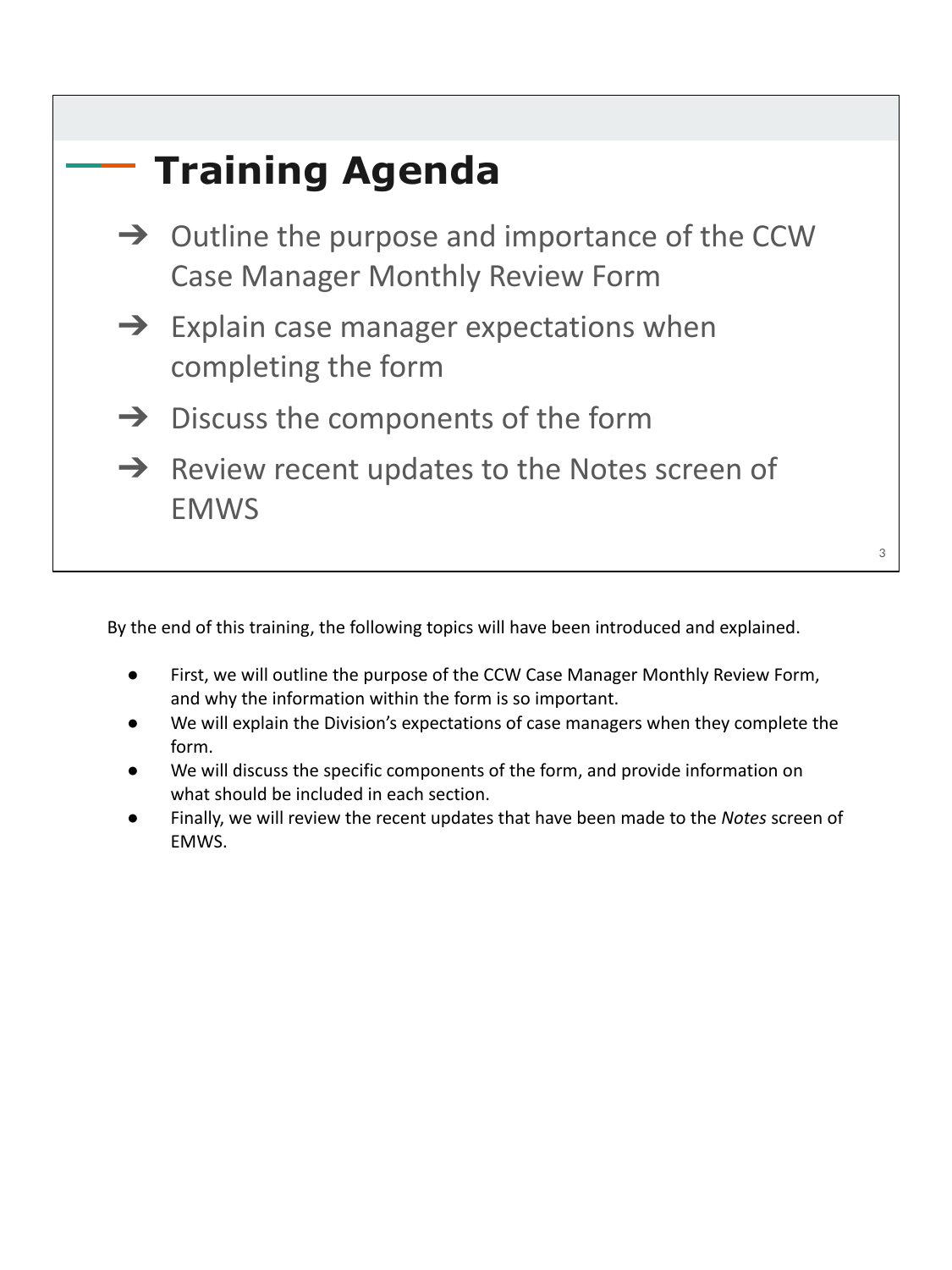

The Case Manager Monthly Review Form is an important tool in documenting that a participant's right to choose is respected.

Choice is a basic tenet of home and community-based waiver services. Waiver participants must have the freedom to exercise choice in who provides their services, where they live, with whom they spend time, and what they want for their future. Having choice is paramount to human dignity.

The Case Manager Monthly Review Form is an important tool that is used to assure that a participant's right to choose is respected. Participant satisfaction is one topic covered on the form, and dissatisfaction with services or providers is an indication that the participant should be offered a choice of new providers or different services. The form is also used to document how providers are respecting a participant's choice as they deliver services.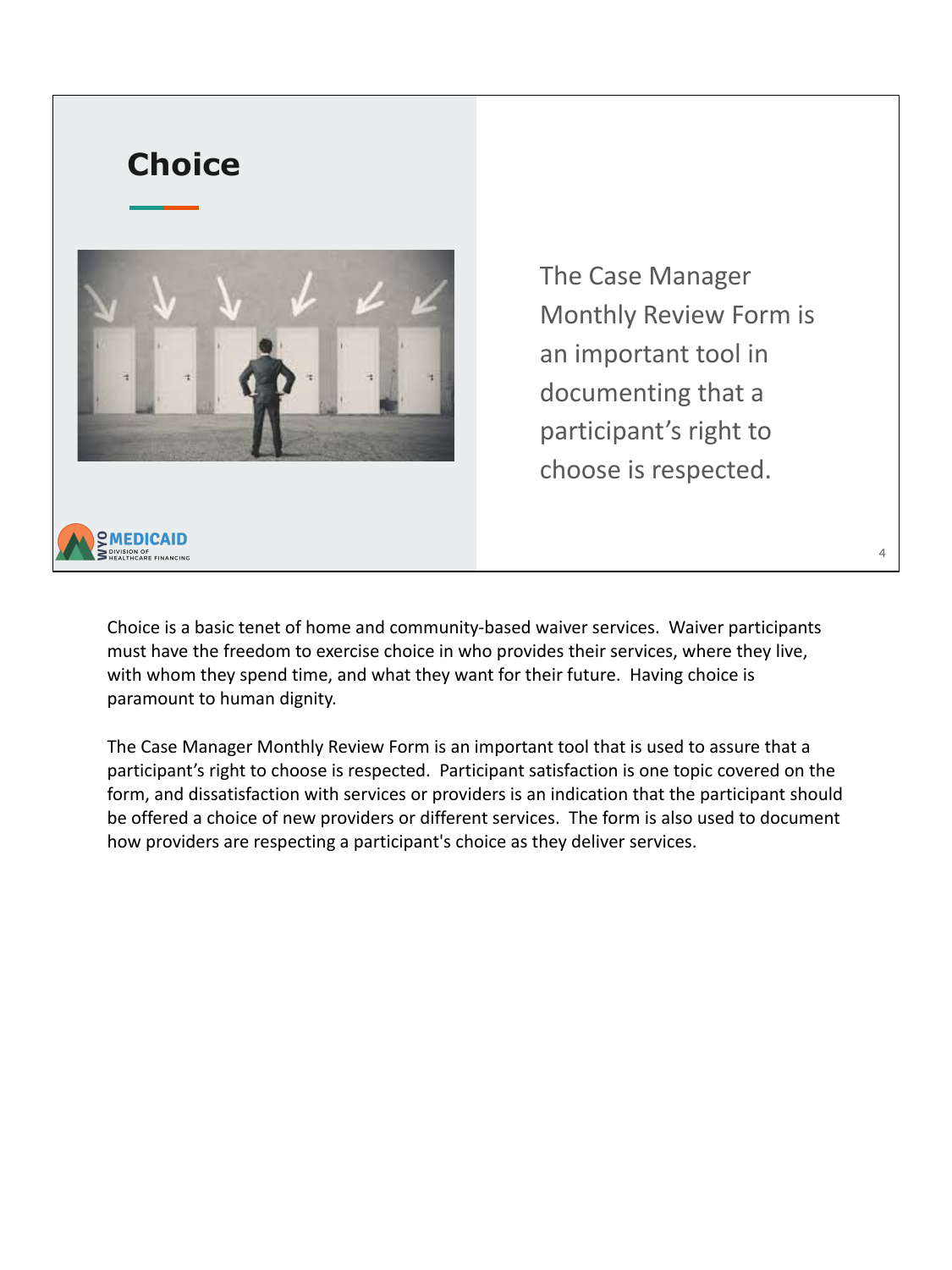

The new Case Manager Monthly Review Form, which the case manager will now complete in EMWS, replaces the paper version of the Case Manager Monthly Evaluation form, and functions as the case manager's monthly documentation for all case management activities. This form will populate at the beginning of each month, and can be found on the *Process*  screen, which is located under Waiver Links.

This form should be used to document and record all activities that the case manager conducts during the month, including monthly and quarterly visits and other contacts. Relevant information related to the participant needs to be noted on the form. All contacts and visit information must be documented within five business days of the case management activity, and each section must be completed thoroughly and accurately.

This is a new process, and the Division understands that there will be some initial glitches. We are committed to working with case managers as we smooth any rough edges. We appreciate any constructive feedback that could improve the process, and will work to make adjustments based on the feedback we receive.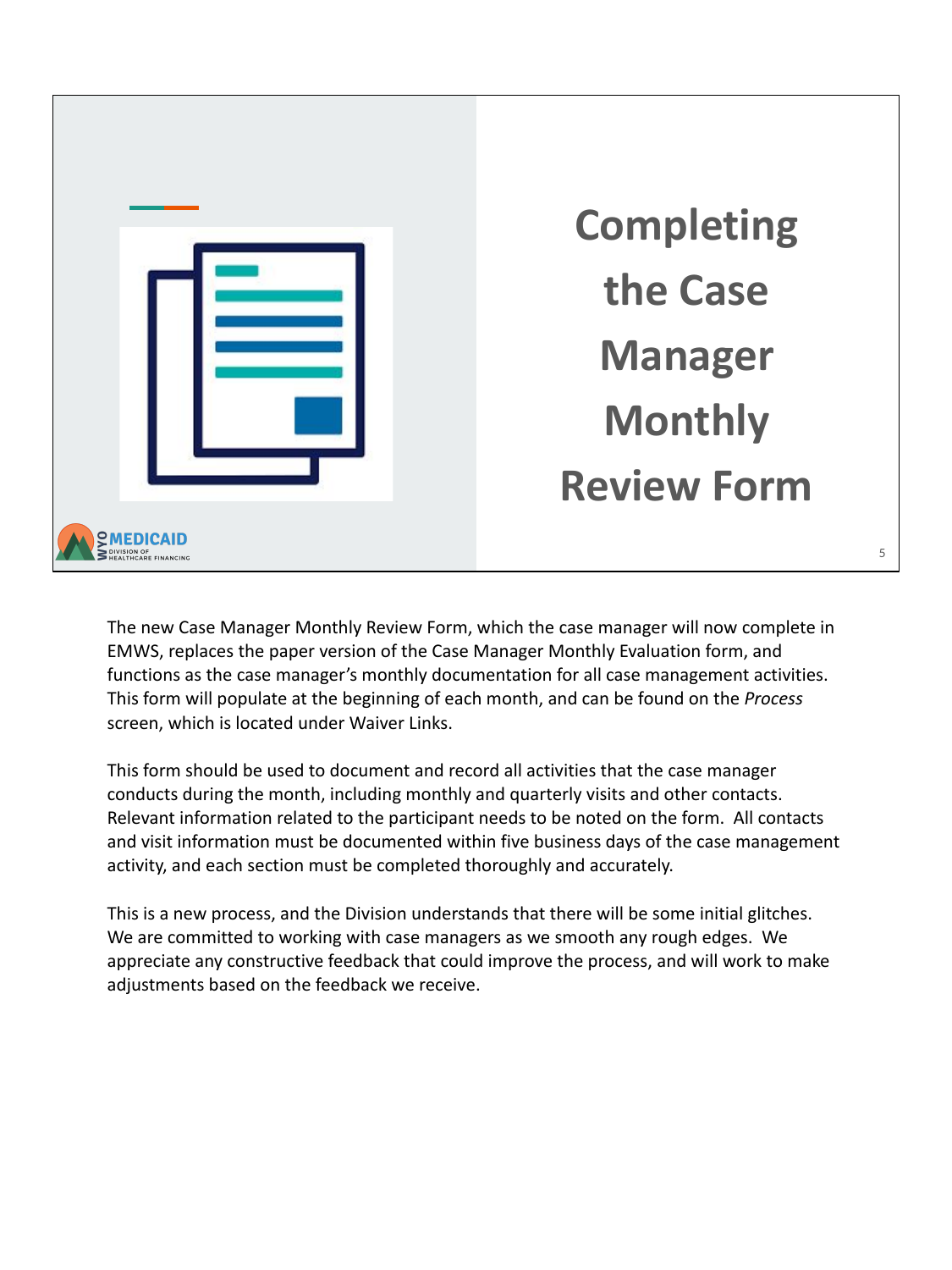## **Objective and Importance of the Case Manager Monthly Review Form**

- $\rightarrow$  Demonstrates the case manager's work and justifies their payment.
- $\rightarrow$  Provides an accounting of what the participant is doing, where they are struggling, and where they are finding success.

The Case Manager Monthly Review Form is the formal documentation that the Division requires case managers to complete each month for each participant on their caseload. This documentation demonstrates the work that the case manager has completed and justifies the payment that they receive for the services they have provided.

When completed in accordance with the standards established by the Division, the form provides a detailed accounting of what a participant is doing, where they are struggling, and where they are finding success. This accounting is an extremely important piece of the participant's overall case file, and is often used to provide context for the Division when an incident or complaint is being investigated.

6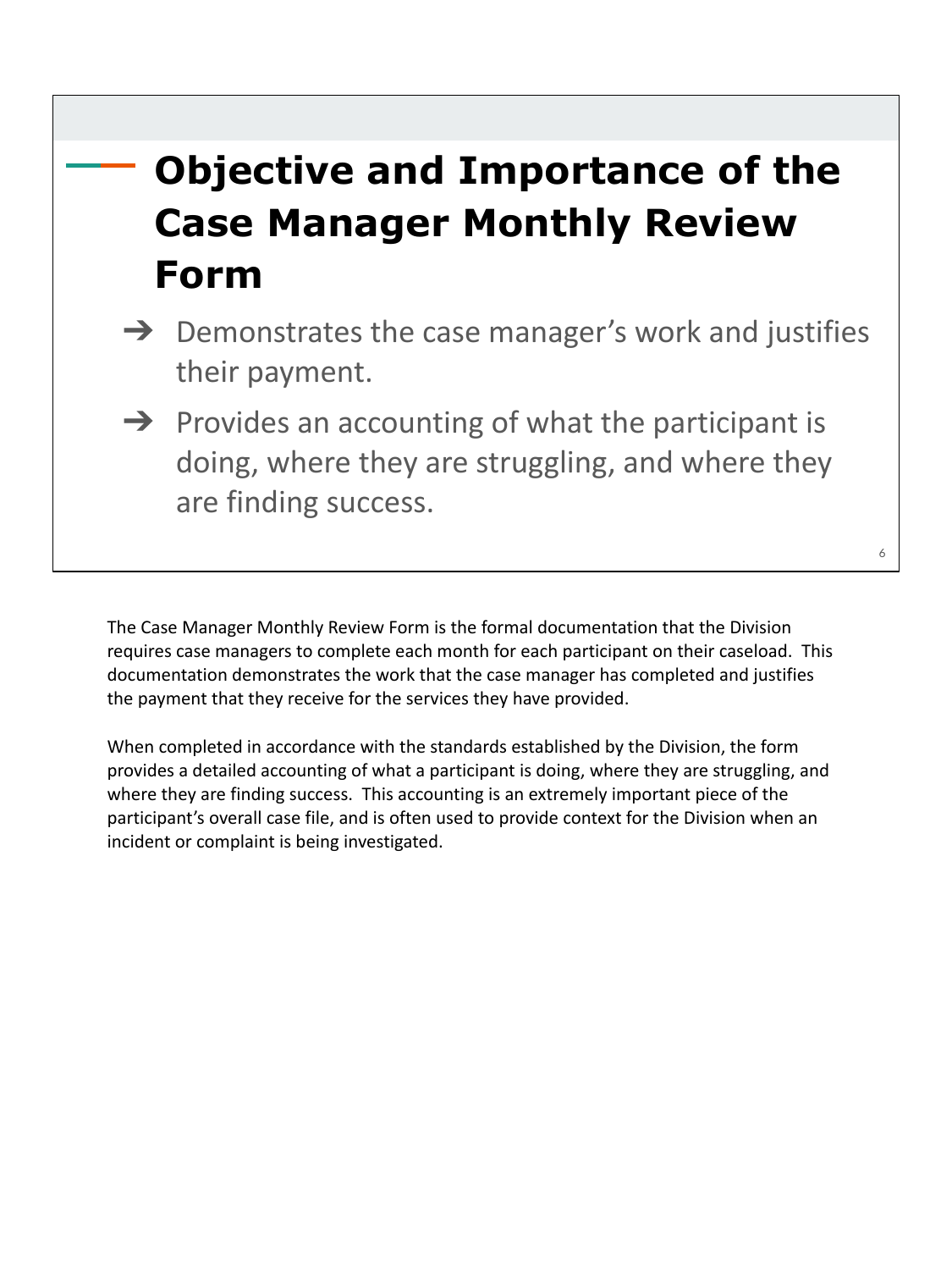

# **Monthly and Quarterly Evaluations**

The first section of the form addresses monthly and quarterly evaluations of the participant.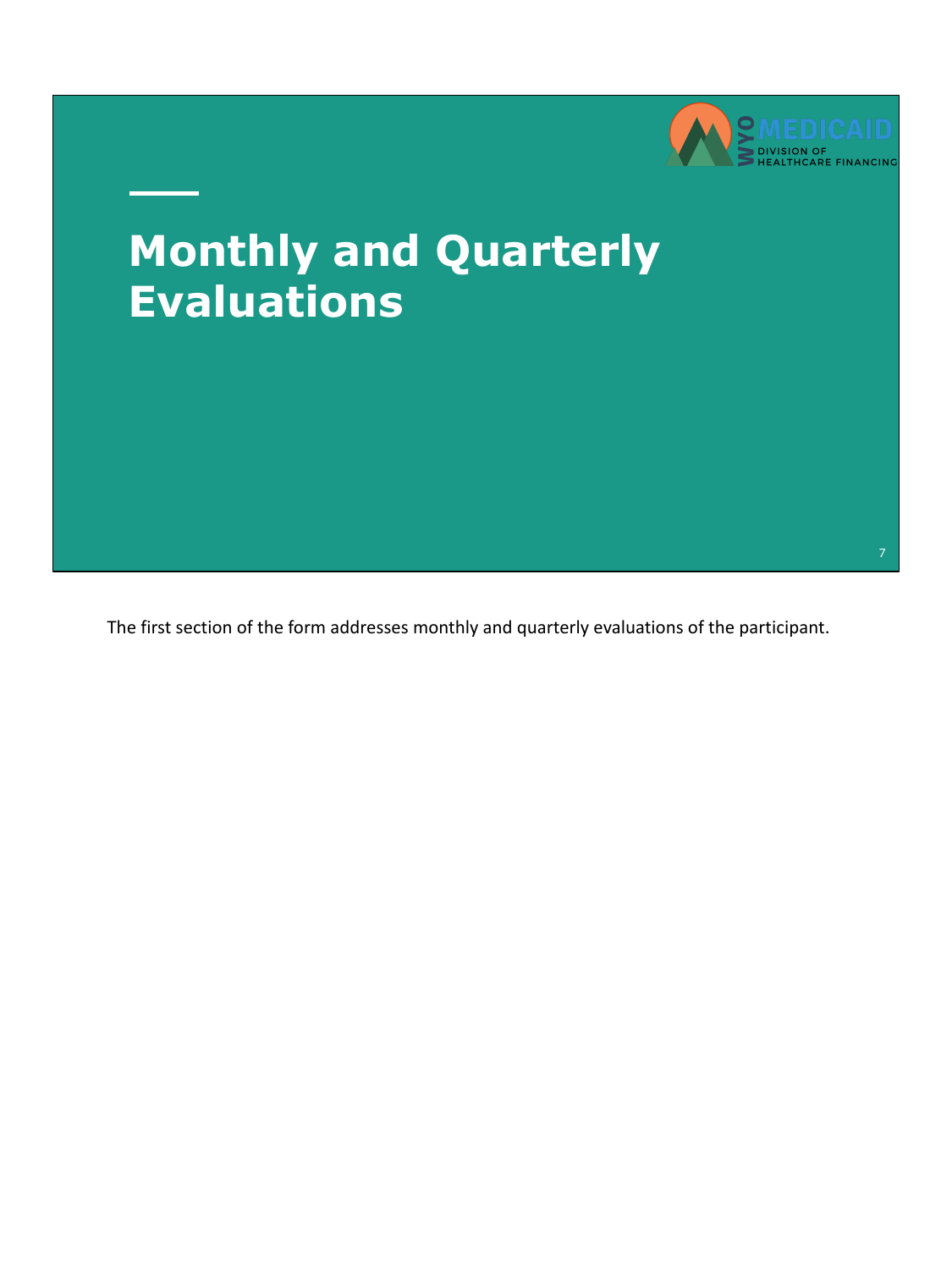## **Upcoming Changes to Participant Evaluation Requirements**

Effective July 1, 2021

 $\rightarrow$  Monthly evaluations can be conducted remotely.

→ Quarterly evaluations must be completed face to face.

When the CCW waiver renewal goes into effective on July 1, 2021 there will be changes to the monthly evaluation requirements. A monthly evaluation of the participant will still be required, but this evaluation may be conducted remotely, either by telephone or teleconferencing. The remote option is a flexibility that is currently allowed during the public health emergency, but will be an ongoing delivery method as of July 1st. Even though this is an option, case managers must be available to meet in person if that is the participant's preference.

Also effective July 1, 2021, an in-person quarterly review must be completed. This quarterly review requirement is different from the quarterly care conference that was previously required. A remote visit is not an option for this review. On months that the quarterly review is conducted, a monthly review will not be required. Both of these reviews must be documented using the Case Manager Monthly Review Form in EMWS.

Until July 1, 2021, a monthly evaluation is still required and must be completed and documented on the form in EMWS.

8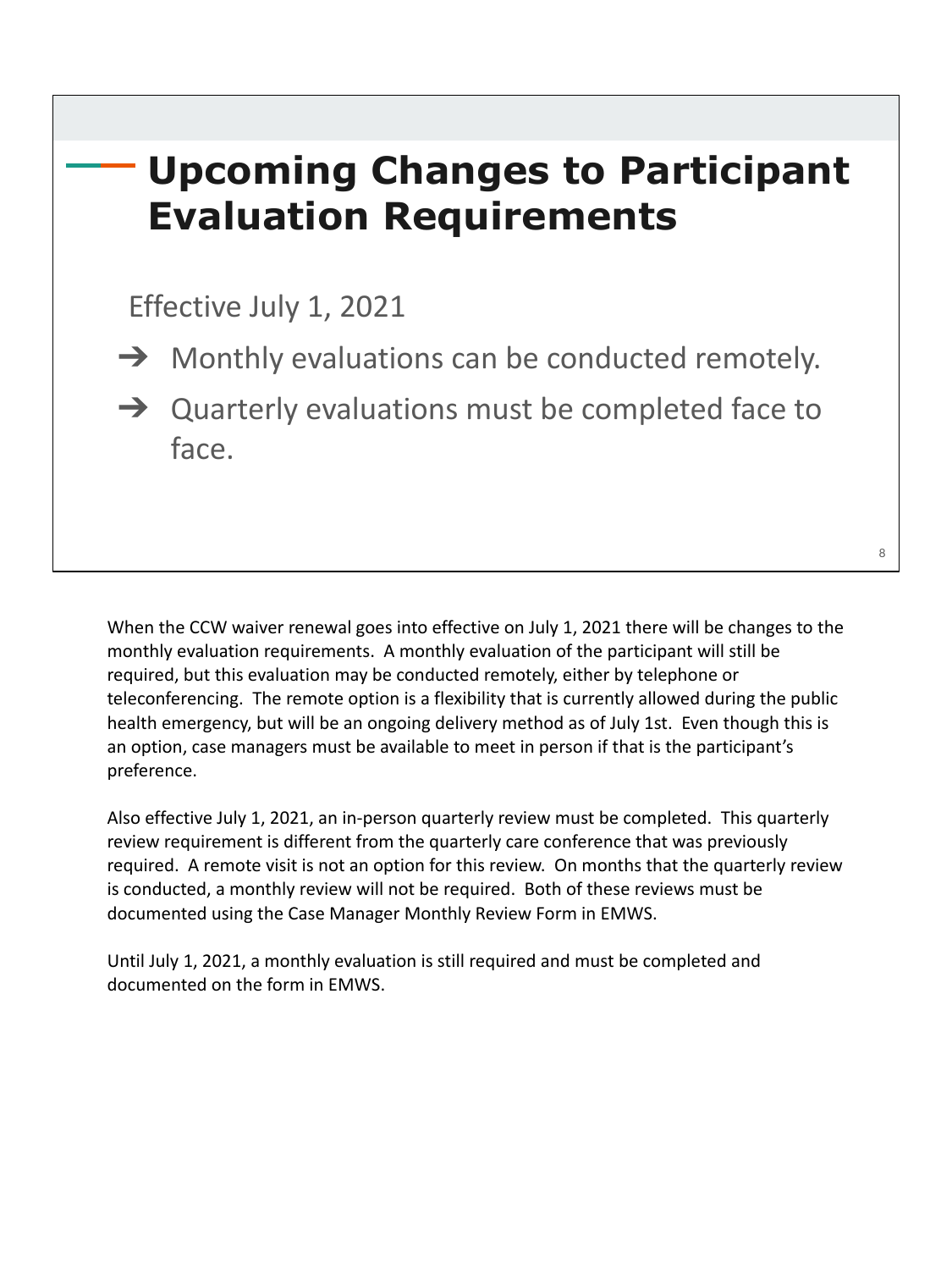|                       | <b>Identifying the Contact Type</b> |              |
|-----------------------|-------------------------------------|--------------|
|                       |                                     |              |
| <b>Contact</b>        |                                     |              |
| Contact Type          | $\checkmark$                        |              |
| Individual(s) Present |                                     | $\checkmark$ |
| Monitoring Date       |                                     |              |
| <b>Start Time</b>     | $\checkmark$                        |              |
| End Time              | $\checkmark$                        |              |
| Location              | $\checkmark$                        |              |
|                       |                                     |              |

To start the monthly or quarterly evaluation, the case manager must indicate how the contact is being made, such as a phone call, video call, or face to face. Failed attempts should also be recorded, although a failed attempt will not be considered adequate to bill a monthly monitoring unit, once it is available. The individual contacted, such as the participant, legally authorized representative, or service provider, should also be identified. If more that one person is present during the contact, the case manager should select *Other* from the drop down menu, and list all of the individuals who were involved in the contact. It is important to note that simply contacting the provider for a monthly or quarterly evaluation, rather than the participant, is not acceptable.

The date, start time, and end time of the evaluation must be documented, and the location of the evaluation, such as the community or the participant's home, must be documented if the contact was conducted in person.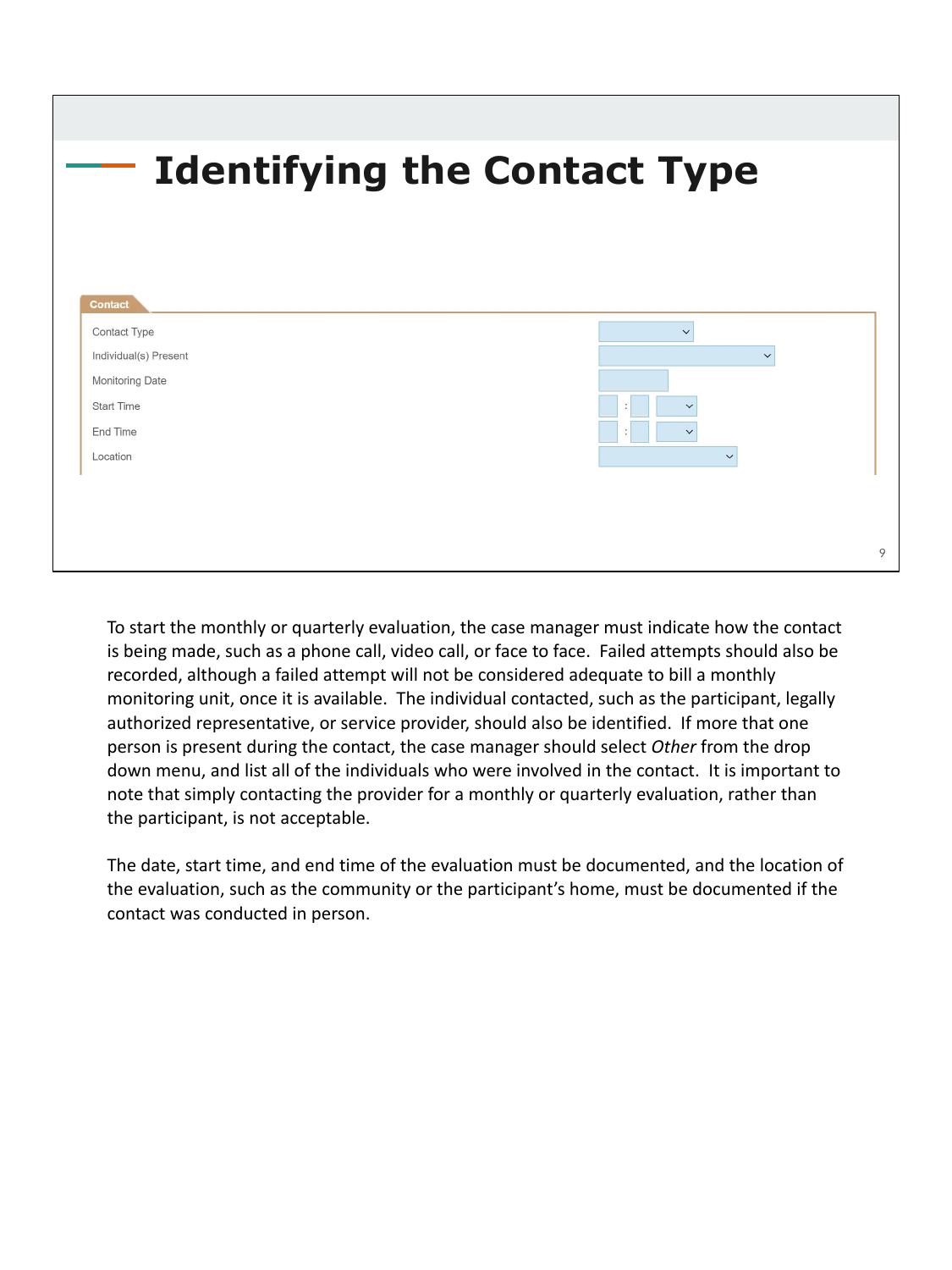| <b>Assessing the Participant's</b><br><b>Situation</b>         |                        |
|----------------------------------------------------------------|------------------------|
| Have you seen your primary care provider since our last visit? | $\odot$ Yes $\odot$ No |
|                                                                |                        |
| Are your current services and supports meeting your needs?     | Yes ●No                |

Next is a series of questions related to circumstances in the participant's life, such as:

 $1<sub>0</sub>$ 

- Changes in the participant's guardianship or legal representation;
- Changes in the participant's natural supports;
- Changes in the participant's living arrangements;
- Illnesses, falls, injuries, or emergency room visits that the participant may have experienced since the last case management visit;
- If the participant has seen their primary care provider since the last case management visit; and
- The participant's satisfaction with their services and providers.

The case manager must ask the participant each question and document their response on the Case Manager Monthly Review Form. This should be a time for the case manager and participant to have a conversation, so questions should be asked in a way that encourages participants to share information, rather than just answering yes or no. If the participant's response indicates that follow-up is needed, a box will populate to allow the case manager to provide additional detail. Case managers must provide detailed information, including dates and times, individuals involved, specific actions taken and concerns noted, and any follow-up that will be required by the case manager. Case managers should ensure that they discuss the potential need for additional services and supports with the participant, especially if there is concern that the participant's current services and supports are not meeting their needs.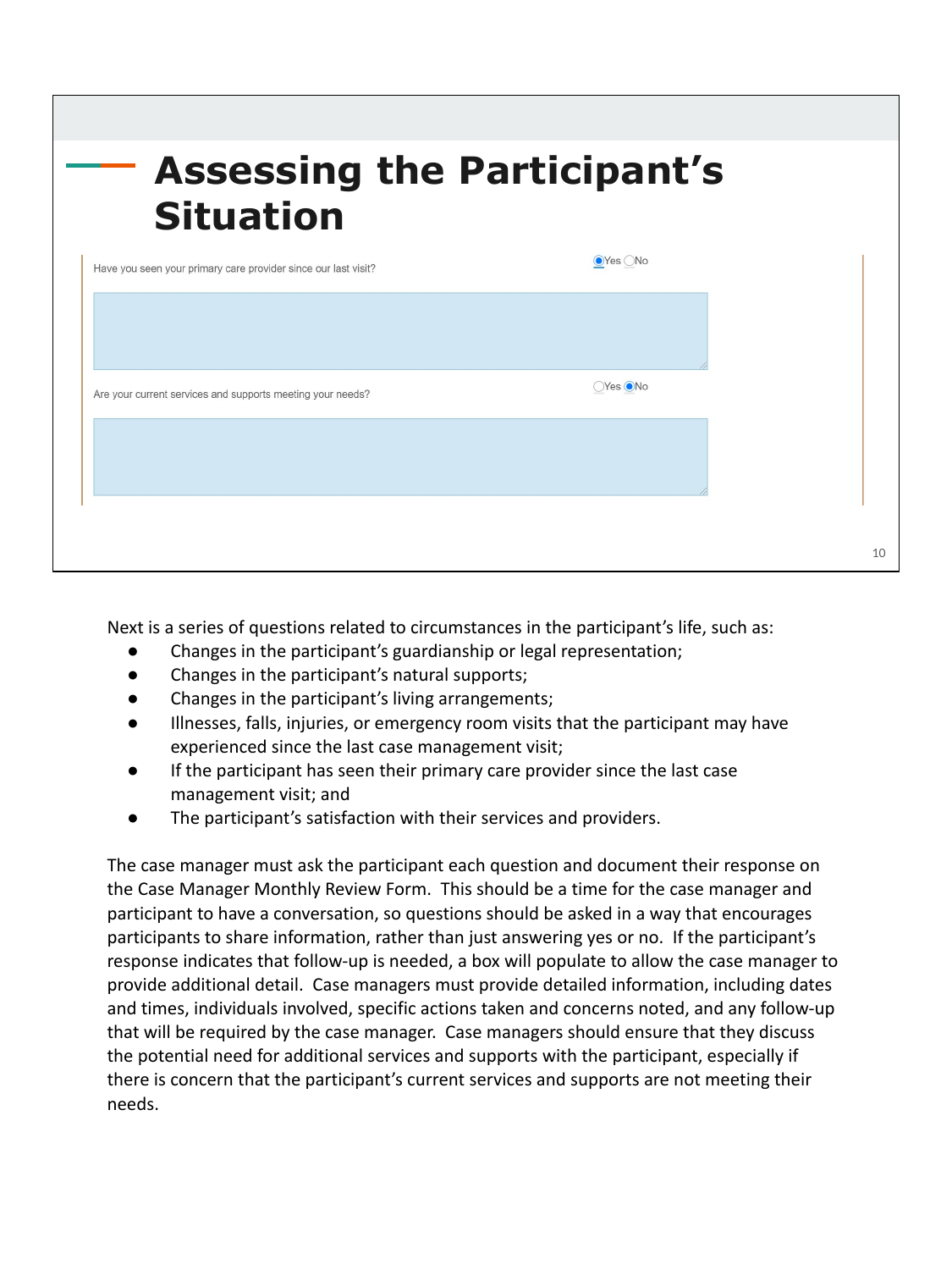|                                                 | <b>Identifying Risks and Concerns</b> |  |
|-------------------------------------------------|---------------------------------------|--|
| <b>Case Manager Observations</b>                |                                       |  |
| Case Manager Notes:                             |                                       |  |
|                                                 |                                       |  |
|                                                 |                                       |  |
|                                                 |                                       |  |
| Potential Risks/Concerns                        |                                       |  |
| Housing Insecurity<br>Environmental/Home Safety |                                       |  |
| Social Isolation/Loneliness                     |                                       |  |
| Mental/Behavioral Health                        |                                       |  |
| Nutrition/Food Insecurity                       |                                       |  |
| Personal Safety                                 |                                       |  |
|                                                 |                                       |  |
| Health and Wellness                             |                                       |  |
| Caregiver/Natural Support Fatigue               |                                       |  |

The next section is Case Manager Observations. In this section, the case manager must identify areas in which risks are identified or concerns are noted in the areas of:

- Housing insecurity;
- Environmental or home safety;
- Social isolation or loneliness;
- Mental or behavioral health;
- Nutrition or food insecurity;
- Personal safety;
- Health and wellness:
- The fatigue of caregivers or natural supports; or
- Other areas identified by the participant or observed by the case manager.

In order to determine if a potential risk exists, the case manager must talk to the participant and ask questions about their comfort and experience in their home and the community; if they are experiencing loneliness or other feelings of anxiety that could suggest a concern with their mental health; how, what, and when they are eating; and any concerns with their overall health and wellness. If a risk or concern is identified, the case manager must document detailed information on how the risk or concern was identified, possible strategies that could be implemented in order to address the situation, and any action steps that the case manager will need to take.

For example, if a participant is experiencing more falls, and this situation has been identified as a risk to personal safety, health and wellness, or environmental or home safety, then the case manager may talk to the participant about contacting their primary care provider about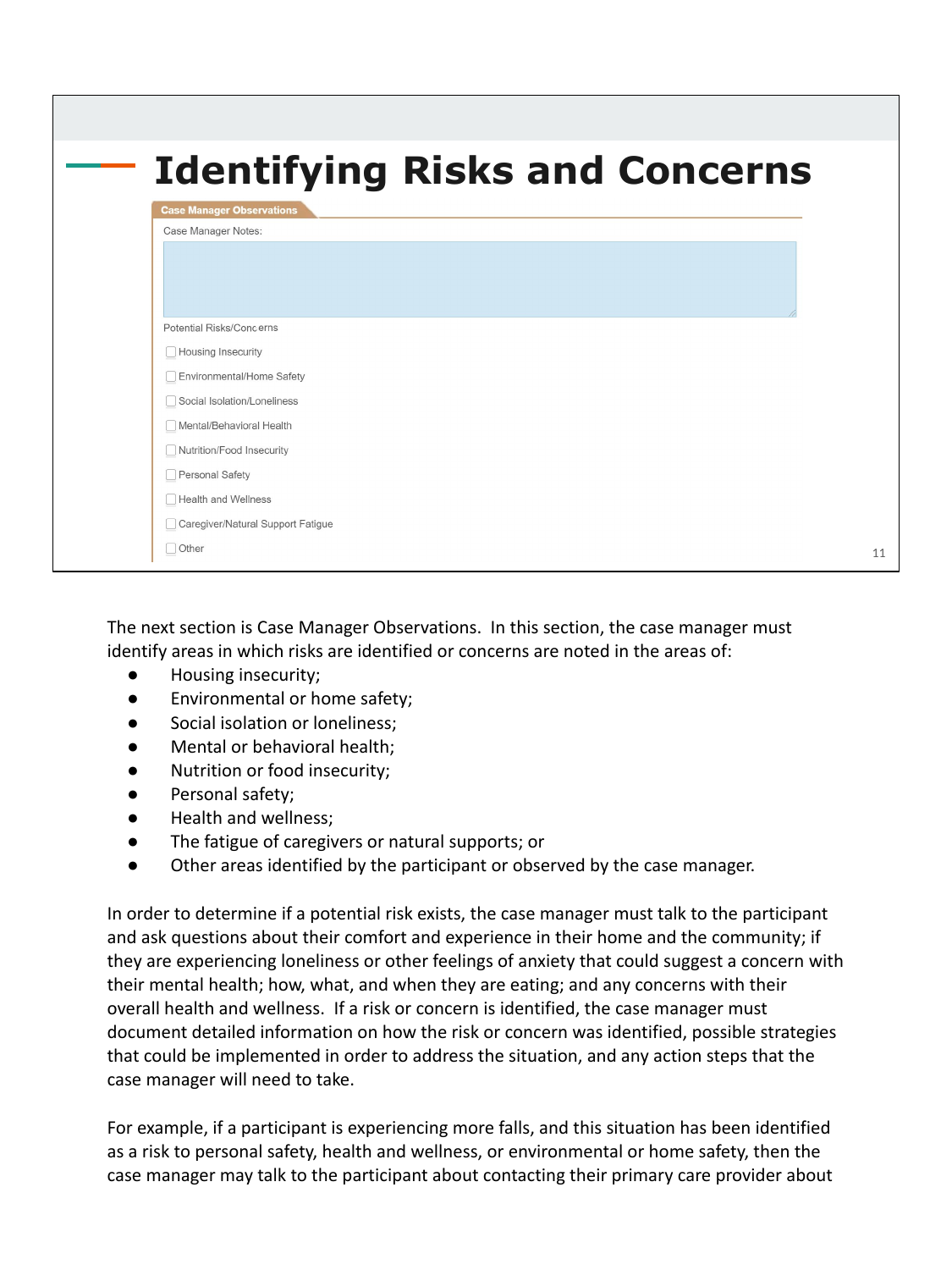a referral to an occupational or physical therapist. The participant may choose to make the appointment; however, if the participant requests support, the case manager should help the participant make the appointment. The game plan should be included as a follow-up in the Follow-Ups section, so the case manager can make sure the appointment has been made and ask questions about results of the appointment during the next monthly or quarterly evaluation.

Please be aware that EMWS will require case managers to add information into the Case Manager Notes box for each monthly or quarterly evaluation.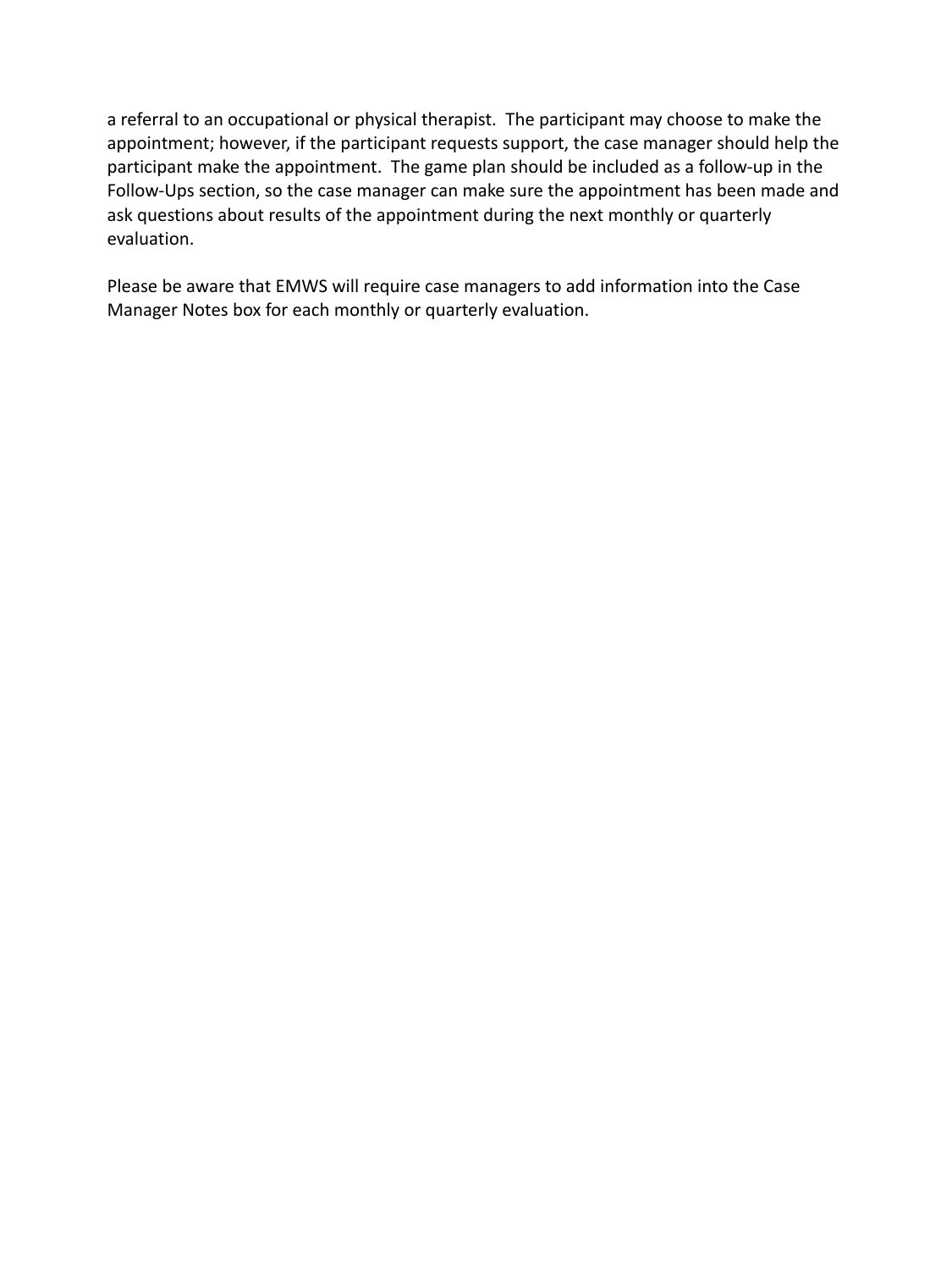| <b>Verifying Plan Effectiveness</b>                                                       |        |
|-------------------------------------------------------------------------------------------|--------|
|                                                                                           |        |
| The participant's services are delivered in accordance with the approved service plan.    | Yes No |
| The approved service plan is effective in meeting the participant's needs and preferences | Yes No |
| There are significant changes to the particpant's condition or circumstances              | Yes No |
|                                                                                           |        |
|                                                                                           |        |
|                                                                                           | 12     |

In the Case Manager Observation section of the monthly or quarterly visit, the case manager must verify the effectiveness of the participant's plan by answering three questions.

- *1. The participant's services are delivered in accordance with the approved service plan.* The answer to this question is determined through a review of service utilization and discussions with the participant to identify if the services were delivered in the amount planned, as identified in the participant's service plan, and as defined in the service definition. The Division is developing a Service Index that will include the definition and limitations of each service. This Service Index will be available beginning July 1, 2021. Until then case managers can refer to the Community Choices Waiver agreement, which is located on the [Public Notices, Regulatory Documents,](https://health.wyo.gov/healthcarefin/hcbs/hcbs-public-notices/) [and Reports](https://health.wyo.gov/healthcarefin/hcbs/hcbs-public-notices/) page of the Division website, under the *Waivers* tab.
- *2. The approved service plan is effective in meeting the participant's needs and preferences.* The answer to this question is determined through discussions with the participant and overall observations. If a risk or concern related to services and supports has been identified, then this question will most likely be answered *No*.
- 3. *There are significant changes to the participant's condition or circumstances.* The answer to this question is again determined through discussion with the participant and overall observations. If the participant has experienced injuries, falls, or hospital visits, or if a risk related to the participant's health and wellness has been identified, then the answer to this question will most likely be *Yes*.

Answers to these questions may identify a need to modify the participant's service plan.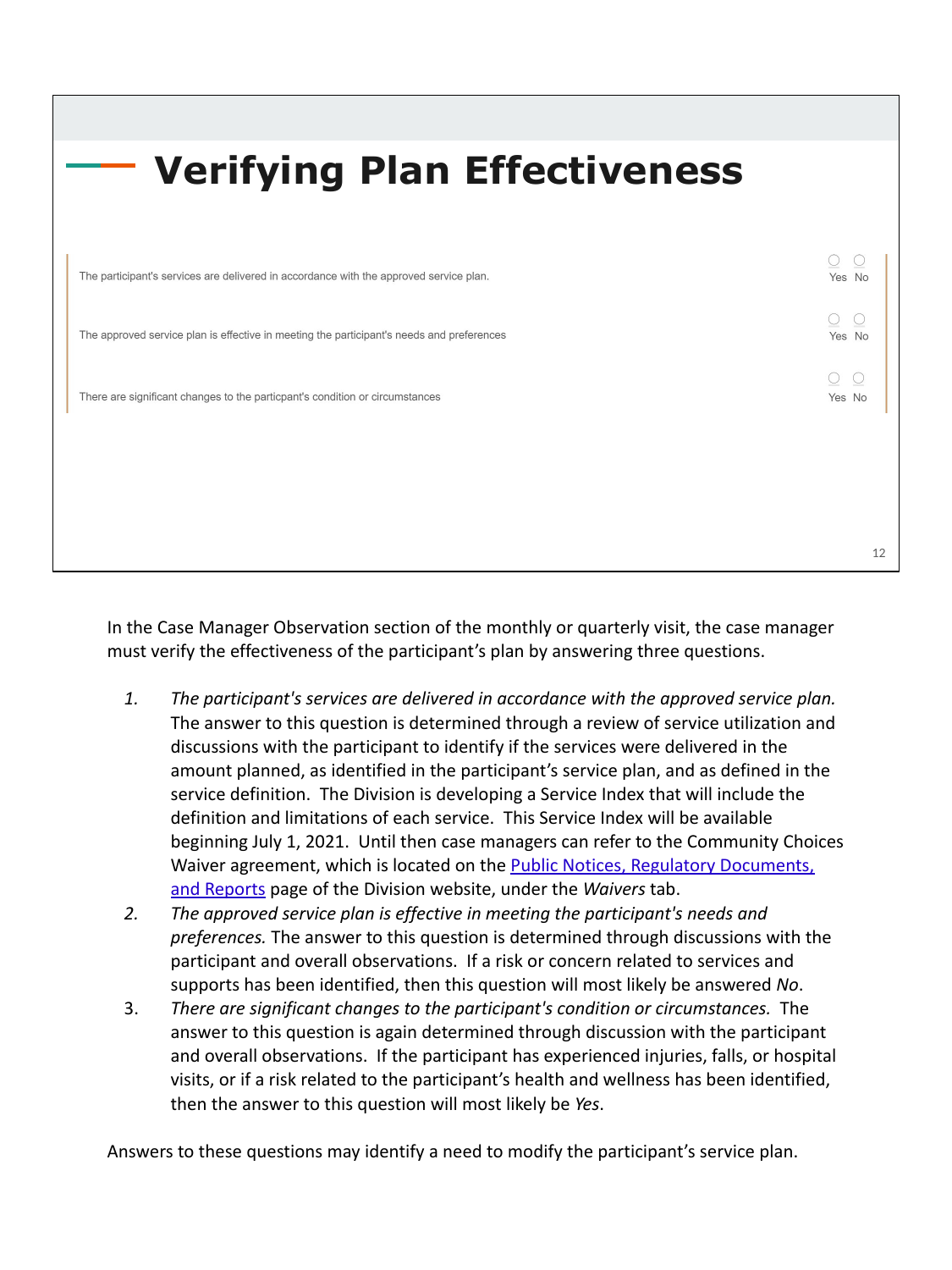

# **Other Monthly Case Manager Documentation**

The monthly and quarterly evaluations are an important component of the case manager's monthly work; however, each contact or activity that the case managers conducts over the course of the month must be documented on the Case Manager Monthly Review Form.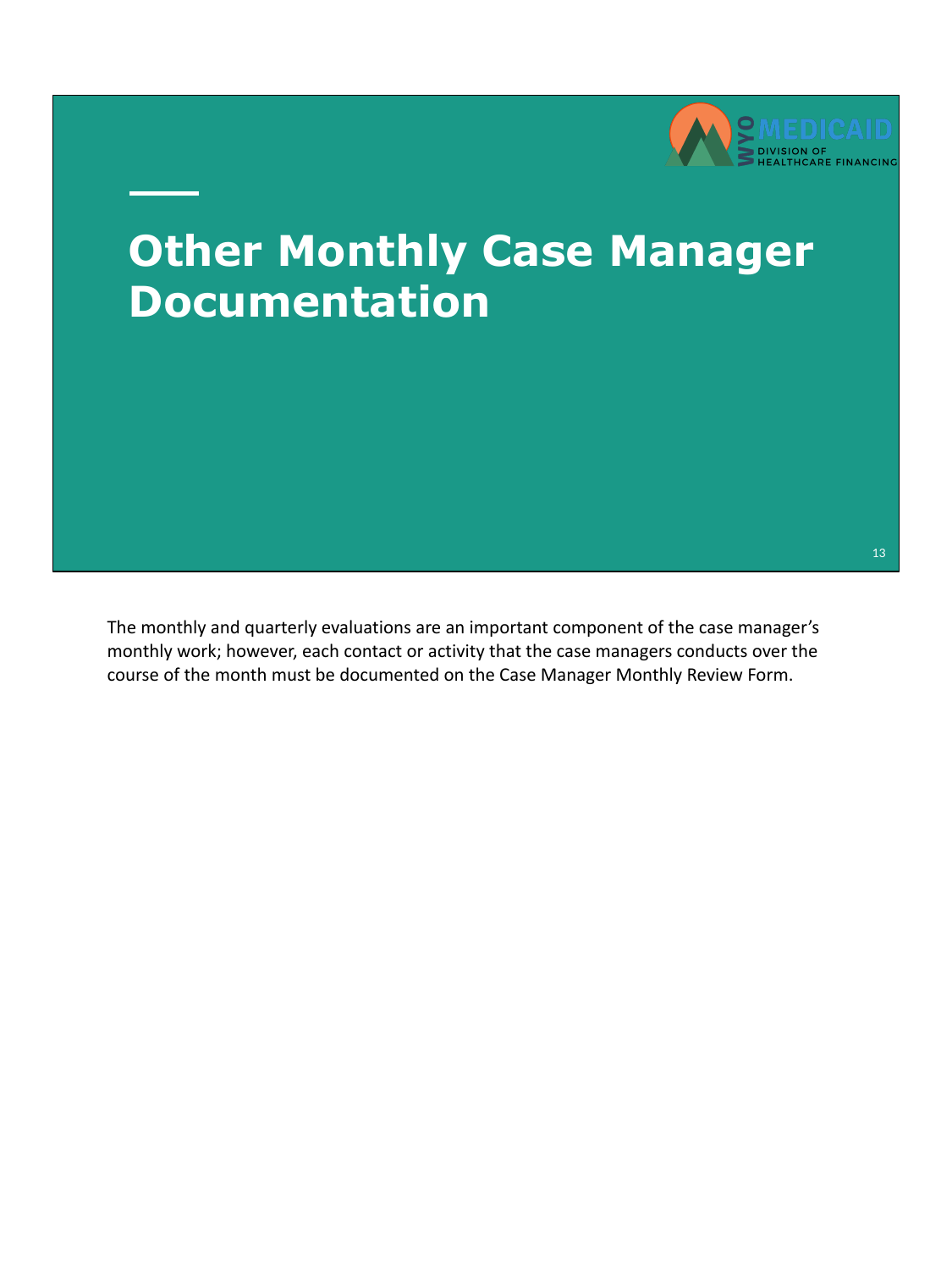| <b>Modified By</b><br><b>Modified Date</b><br>4/2/2021 3:37:31 PM | × |
|-------------------------------------------------------------------|---|
|                                                                   |   |
|                                                                   |   |
| <b>Contact Note</b>                                               |   |
| Contact Type<br>$\check{~}$<br>Date                               |   |
| Contact Method<br>$\check{~}$                                     |   |
| Note                                                              |   |
|                                                                   |   |
| Save 3<br>Cancel (                                                |   |

The case manager should use the Contacts section of the Case Manager Monthly Review form to document any case management activity outside of the monthly or quarterly evaluation.

To enter documentation, add a Contact Note. You will need to select a contact type, which will include options like M*eeting* or S*ervice observation*. Enter the date and select the contact method, which will include options such as *In person*, *Email*, or *Phone call*. Finally, describe what happened during the contact, in detail, in the Note section. Again, it is important that you clearly describe what was discussed during the contact. The best way to ensure good content in your description is to answer the who, what, when, where, and why of the discussion in a way that the reader can clearly understand what happened, as well as any follow up needed or resolution that occurred.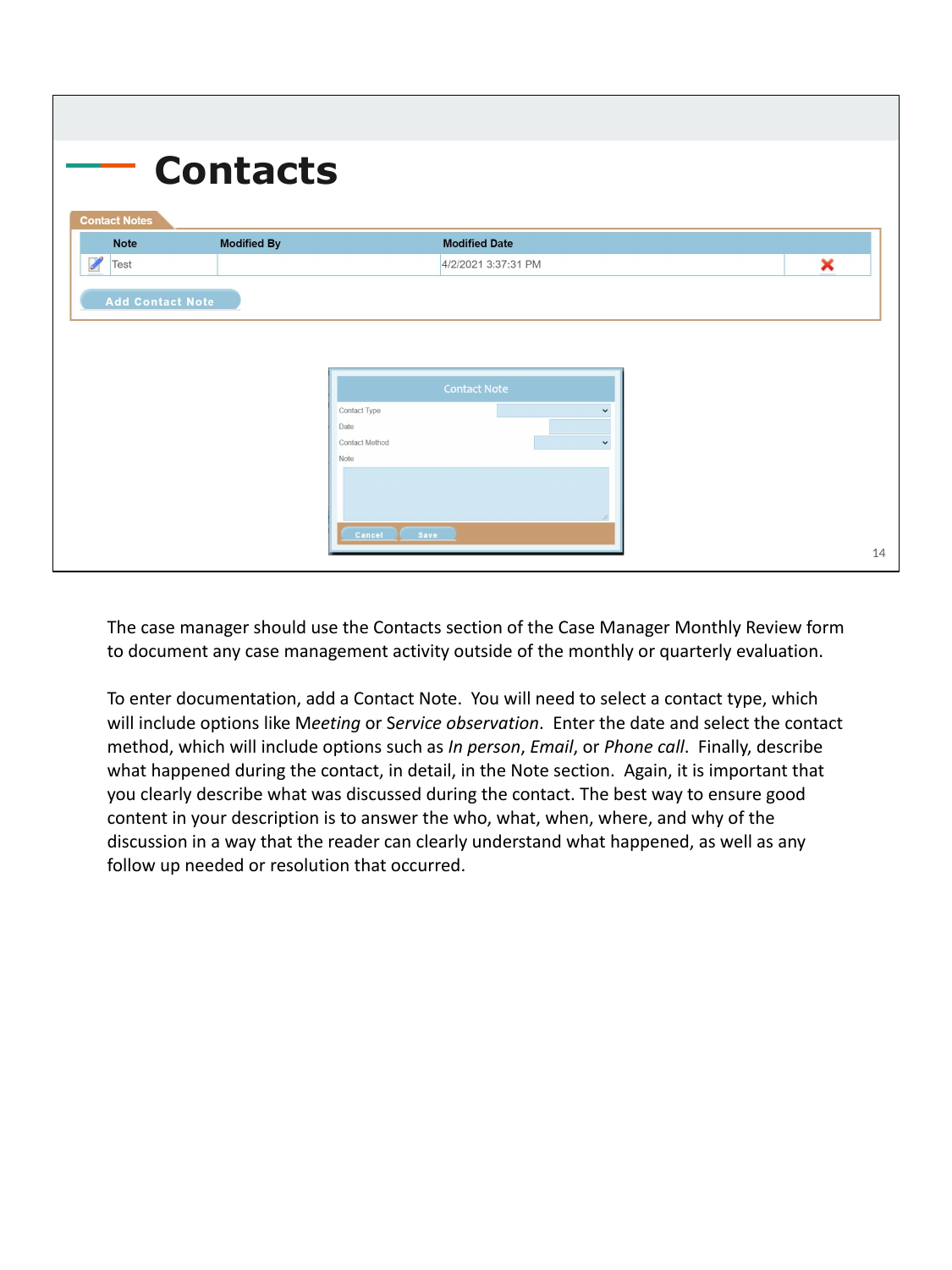| <b>Follow Ups</b>     |              |                       |                       |   |
|-----------------------|--------------|-----------------------|-----------------------|---|
| <b>Follow Up Date</b> | <b>Note</b>  | <b>Modified By</b>    | <b>Modified Date</b>  |   |
| 22/03/2021            | notes        | mathew.webb           | 3/22/2021 12:53:05 PM | × |
|                       |              | Add Follow Up         |                       |   |
|                       |              | Follow Up Description |                       |   |
|                       |              |                       |                       |   |
|                       | Follow Up On |                       |                       |   |

As the case manager identifies a risk or concern during the monthly or quarterly evaluation, or during any other time of the month, they should note the steps they need to take to follow-up on that concern in the Follow-Ups section. Include a target date by which the follow-up should be completed. A benefit of using the Follow-Ups section is that it clearly demonstrates to the Division that the case manager has identified issues that need to be addressed.

The case manager should document the follow up activities that they complete as part of their ongoing documentation in order to close the loop and demonstrate that the necessary action has been taken.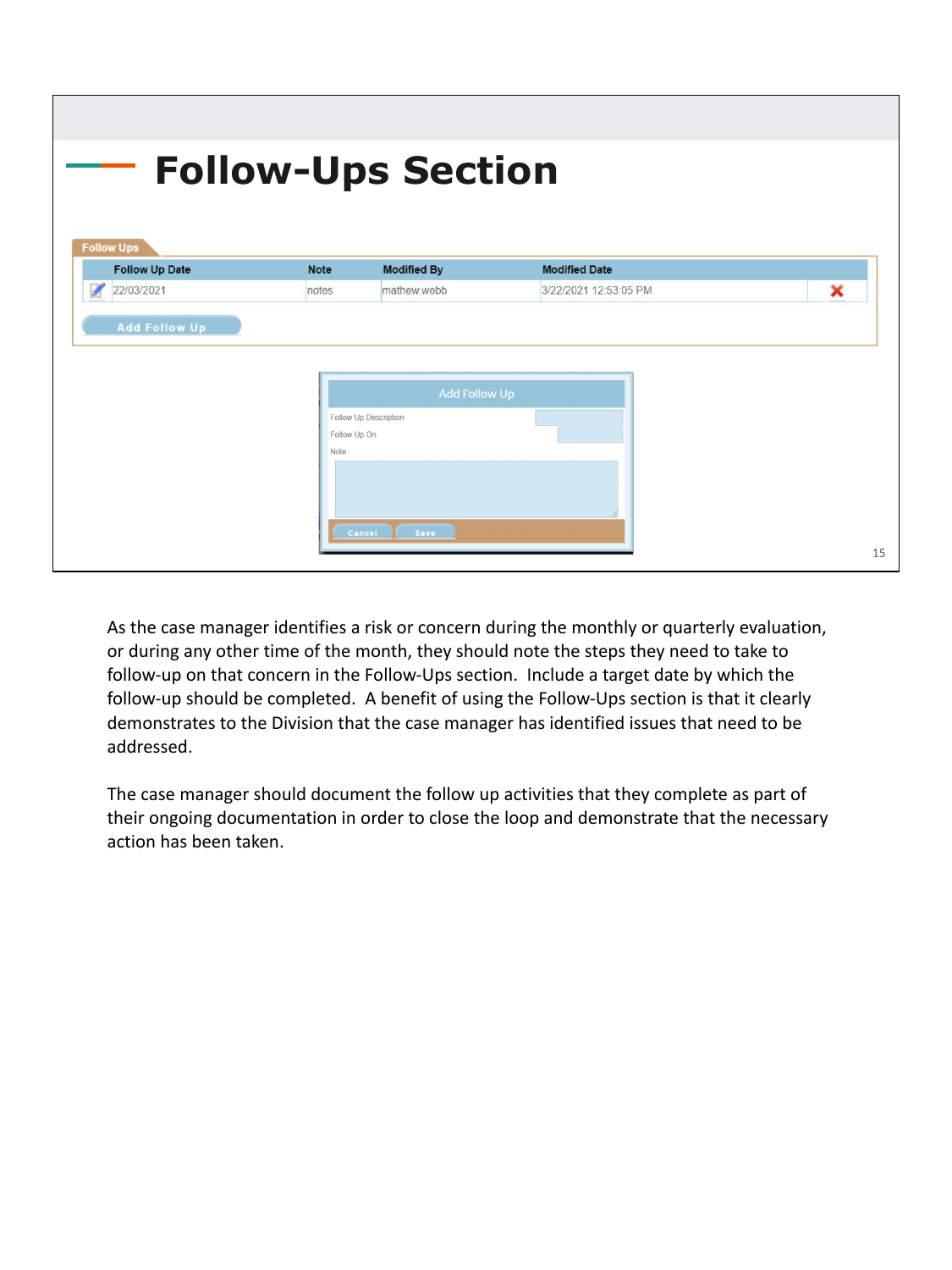#### **Case Manager Affirmation** As the participant's case manager. I affirm: . I am not related by blood or marriage to the participant or to any person paid to provide Medicaid Home and Community-Based Sercices (HCBS) to the participant . I do not share a residence with the participant or with any person paid to provide Medicaid HCBS to the participant . I am not financially responsible for the participant . I am not empowered to make financial or health-related decisions on behalf of the participant . I do not own, operate, am not employed by, and do not have a financial interest in any entity that is paid to provide Medicaid HCBS to the participant. Financial interest includes a direct or indirect ownership or investment interest and/or any direct or indirect compensation arrangement

• This is a true and accurate representation of this service plan monitoring activity

Before the Case Manager Monthly Review Form is submitted for the month, case managers will be required to affirm the absence of any type of conflict of interest in serving as the participant's case manager. Additionally, the case manager must attest that the information they have provided in the form is true and accurate. Once the case manager attests to these factors, they must select *Yes* and *Submit* the form.

Case managers need to understand that when they click the box that verifies these statements, they are not simply clicking a box. They are verifying, as part of a legal document, that they don't have a conflict of interest, and that they have truly and accurately represented the monitoring activities they have completed and the information they have learned through the monitoring activities. If a case manager represents their status or the participant's information inaccurately, this may be considered fraud, and the case manager may be subject to a referral to the Medicaid Fraud Control Unit.

Once the form is submitted, information contained in the form cannot be changed. Case management agencies should not bill for services until the form has been submitted. Once the agency has billed for this service it becomes a completed Medicaid claim and no further changes or addendums should be added. It is very important that you double check for completeness and accuracy prior to submission.

 $\bigcirc$  Yes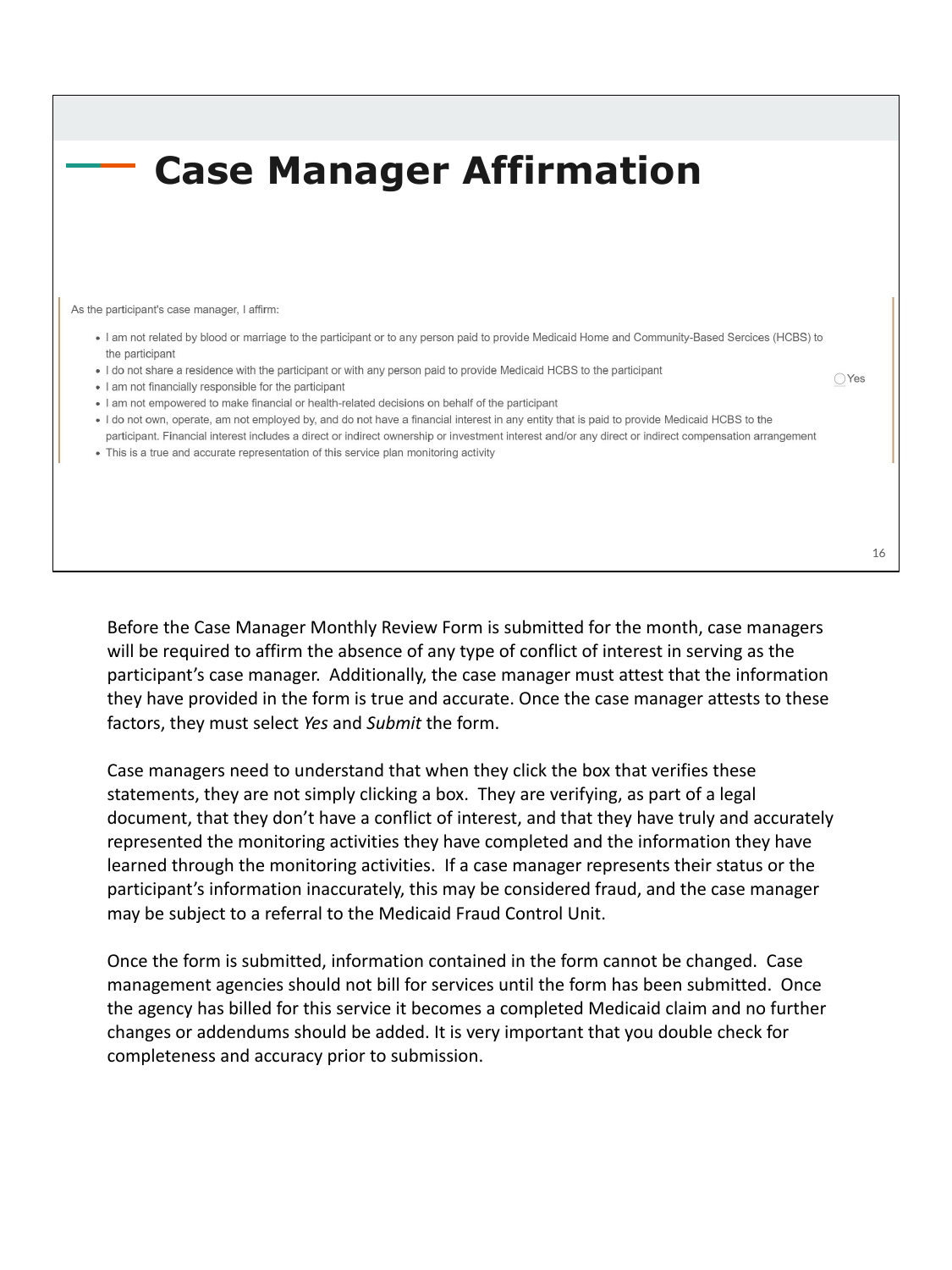### **Case Manager Expectations**

- $\rightarrow$  Document required monthly and quarterly contacts.
- $\rightarrow$  Document case narrative, service utilization, and participant satisfaction and choice.
- $\rightarrow$  Provide adequate and accurate notes that reflect conversations and observations throughout the month, and document follow-up as necessary.
- $\rightarrow$  File incident reports as necessary.

As mentioned previously, the Case Manager Monthly Review Form is the formal documentation that demonstrates the work that the case manager has completed each month, and justifies the payment that they receive for the services they have provided. This detailed accounting is an extremely important piece of the participant's overall case file, and is often used to provide context for the Division when an incident or complaint is being investigated.

It is critical that case managers complete this documentation thoroughly and accurately. They must document the monthly or quarterly visit, and ensure that they adequately describe participant circumstances, identified risks, and potential concerns, as well as any follow up that needs to be conducted. They need to document the participant's satisfaction or dissatisfaction with services, as well as information on how the participant was given the choice to change services and providers. They also need to document conversations with participants that happen throughout the month. They must document and conduct necessary follow-up actions.

If, during the monthly evaluation or other contact, an incident is discovered, the case manager must report it in accordance with Appendix G-1-b of the Community Choices Waiver agreement that has been approved by the Centers for Medicare and Medicaid Services (CMS).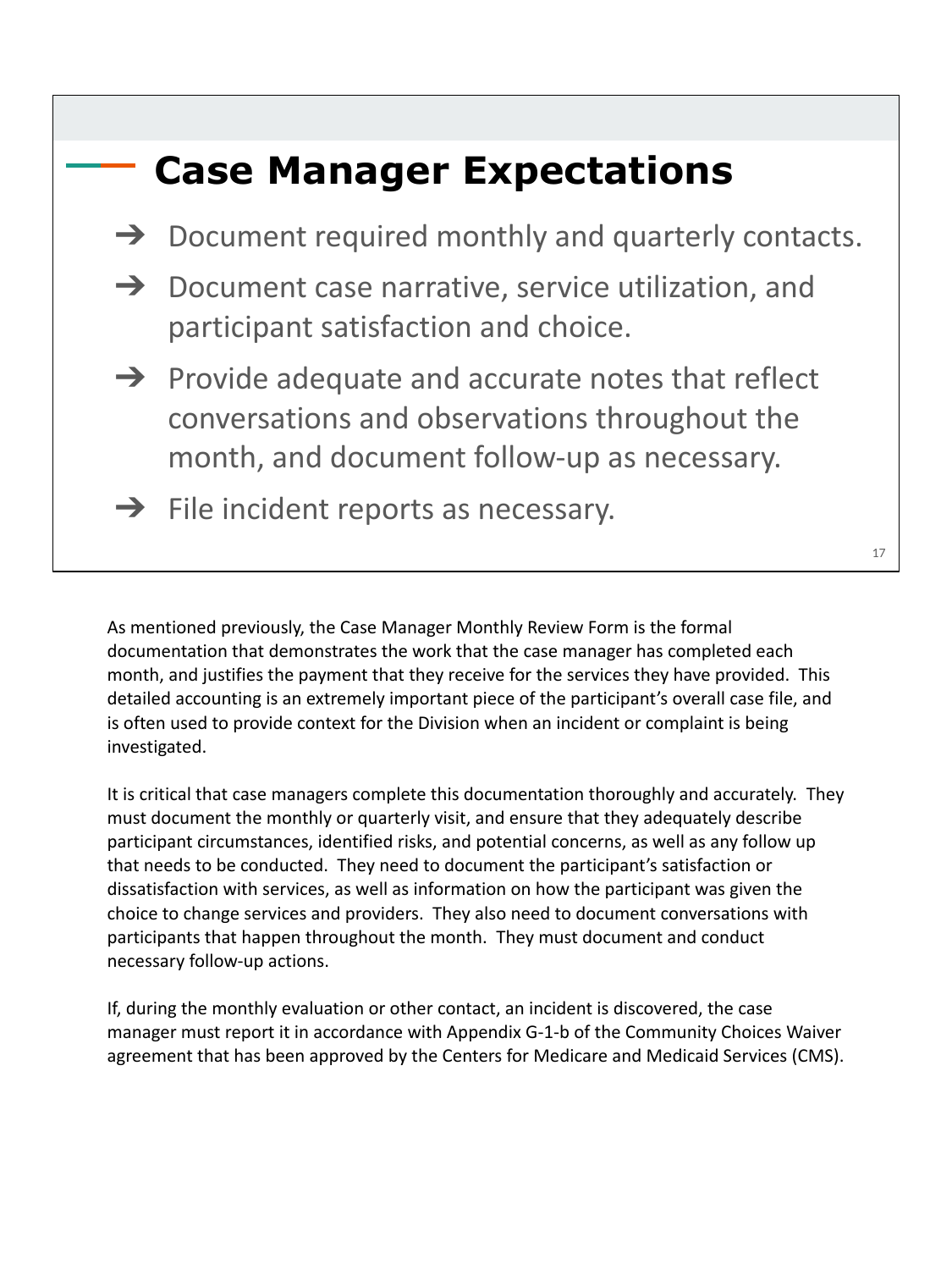

In addition to the new Case Manager Monthly Review Form, the Division has made enhancements to the *Notes* screen of participant cases. The *Notes* screen is located under the Waiver Links in EMWS.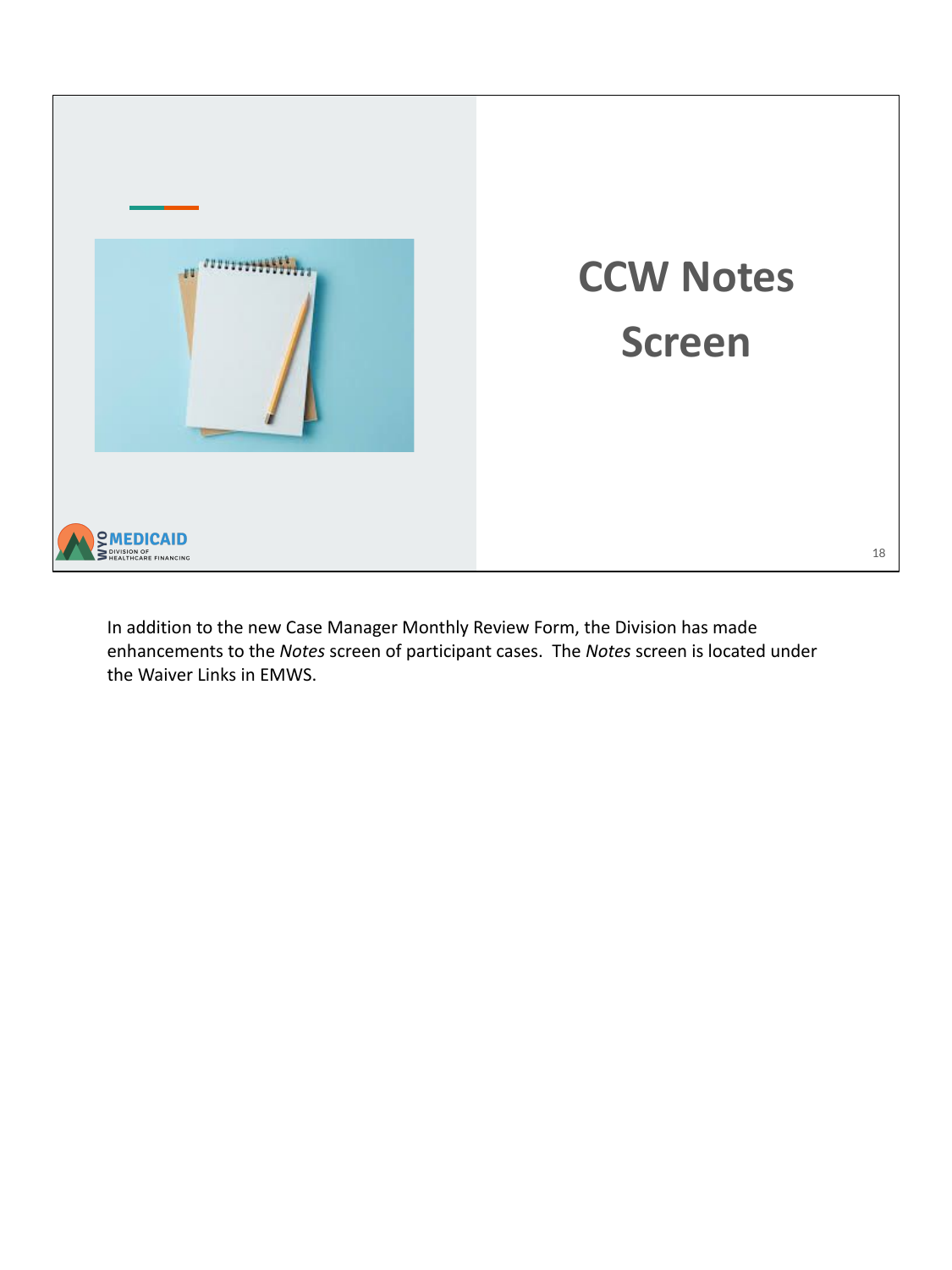

The *Notes* screen should be used differently than the Case Manager Monthly Review Form. The *Notes* screen is intended to be a mechanism by which the case manager can communicate with the Division about specific plan issues, or when they need help with a case.

The case manager will select the general note type. Once the note is added, the case manager will have the option to select Follow-Up Required. If the case manager selects Follow Up Required, EMWS will create a task for the Division to read the note. This option should only be used if the case manager needs assistance, such as help with participant-direction or a participant's transition from an institution to the community, or if the case manager needs to notify the Division of something such as a participant's admission to the hospital. Once the Division reads the note, they can send follow-up to the case manager, essentially creating a communication log.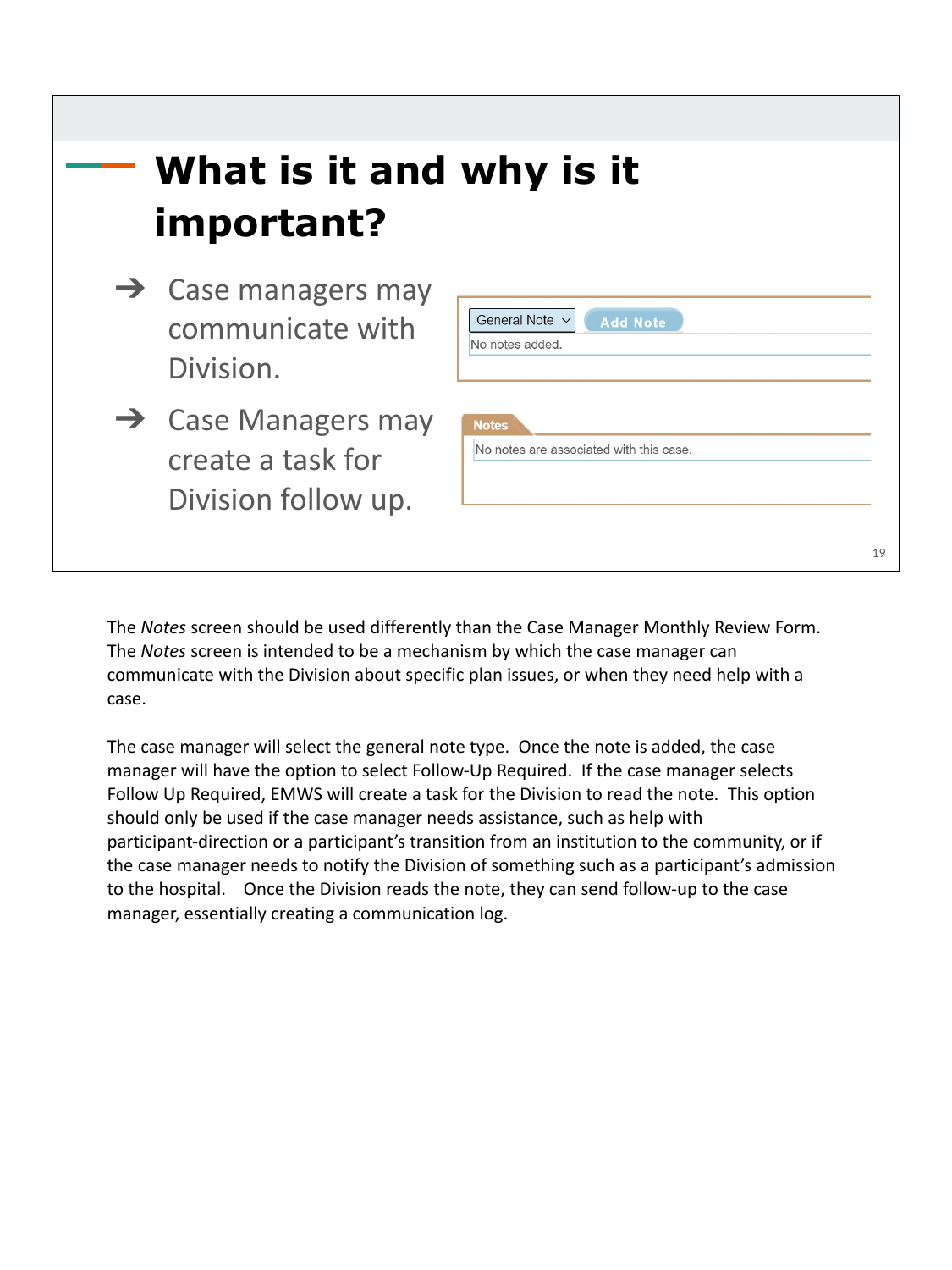# **Key Takeaways**



20

- 1. The required Case Manager Monthly Review Form functions as the case manager's monthly documentation for billing purposes.
- 2. Detailed information must be submitted timely and accurately.
- 3. The Division uses the form to understand what is going on in the participant's life.
- 4. The Notes screen in EMWS has been enhanced.

As we end this training, we'd like to review some of the key items that case managers need to remember:

- 1. The required Case Manager Monthly Review Form functions as the case manager's monthly documentation. This form should be used to document visits and contacts that occur during the month, and any other relevant information related to the participant that needs to be noted. This form functions as the case manager's case notes, and should include the detail necessary to demonstrate the case management services that were provided.
- 2. It is extremely important that case managers complete this documentation thoroughly and accurately. They must adequately describe participant circumstances, identified risks, and potential concerns, as well as any follow up that needs to be conducted. All contact and visit information must be documented within five business days of the case management activity. The information in this form will be used to verify that case management services were provided in accordance with Division standards, so detailed information is necessary.
- 3. The Division uses the Case Manager Monthly Review Form to understand what is going on in the participant's life, and provide context for incidents, complaints, and requests. If the Division receives a complaint due to the provider's service delivery or the participant's health and safety, the Division will refer to the form to determine if the concern has been identified by the case manager, and if the case manager has taken any action to resolve the problem.
- 4. Finally, the *Notes* screen in EMWS has been enhanced.